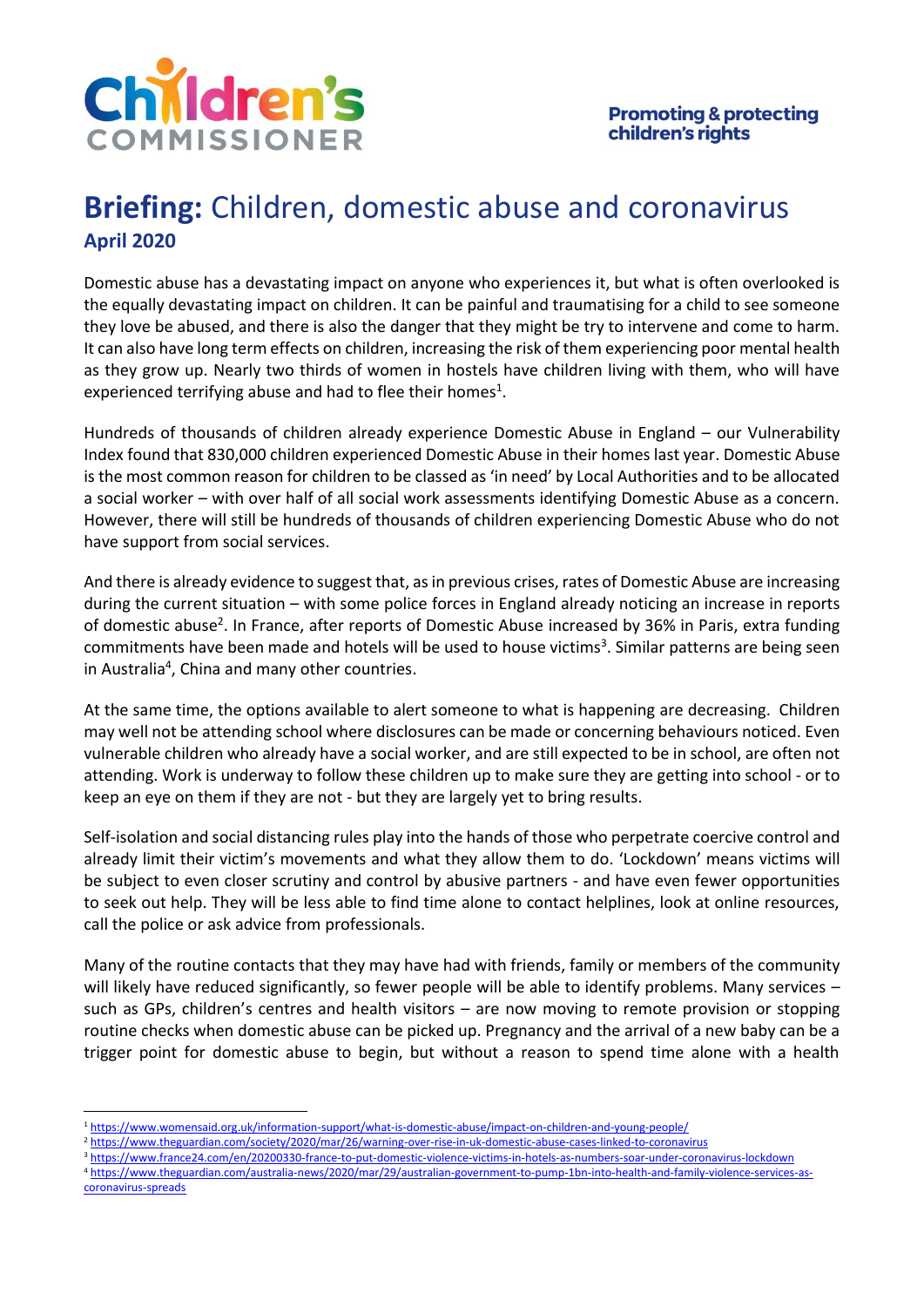professional, mothers may be unable to disclose it.

In addition, many families will have lost their usual sources of income, and be making a joint claim for Universal Credit together for the first time – leaving women more open to potential economic abuse because their benefits will all go to their partner.

The government has released some guidance acknowledging that home is not always a safe place, and that victims of domestic abuse should still leave if necessary – and call 999 if in danger<sup>5</sup>.

With the increasing demand from people experiencing Domestic Abuse for the first time, or finding that things are getting even worse, charities and helplines are under intense pressure, warning that nobody should have to choose 'between Coronavirus and Domestic Abuse'.

## **More help is needed**

The Domestic Abuse Commissioner has written to the Chancellor to request more funding for support services, and a coalition of Domestic Abuse charities have called for increased funding and public awareness raising.

The Children's Commissioner wants to see a powerful public campaign that makes clear what Domestic Abuse is (using the broad definition in the delayed Domestic Abuse Bill), and that it is never acceptable, and the devastating impact it has on children. This campaign would speak to:

### **Victims:**

- To help them to identify that what is happening is abuse, and that it is harmful for them and their children.
- To provide them with information about where to get help including calling 999 silently (calling and then pressing 55 to alert your local police force), the National Domestic Abuse helpline, Women's Aid etc.
- To make clear that the rules on staying at home do not mean you are not allowed to leave to seek help if you and your children are unsafe. Police forces should be involved in this messaging to make it clear that victims will get appropriate responses and not be fined or told to go home.

#### **Perpetrators:**

- To make clear that whatever the stress they may be feeling, they always have a choice and all forms of Domestic Abuse are a crime.
- To advise them to seek out help from eg Respect if they become worried about their behaviour.
- To make clear that exposing children to Domestic Abuse is also child abuse.

## **Communities:**

 To highlight that Domestic Abuse is always a crime, and that if you are worried for someone's safety calling the police is the right thing to do.

<sup>5</sup> <https://www.gov.uk/government/publications/coronavirus-covid-19-and-domestic-abuse>